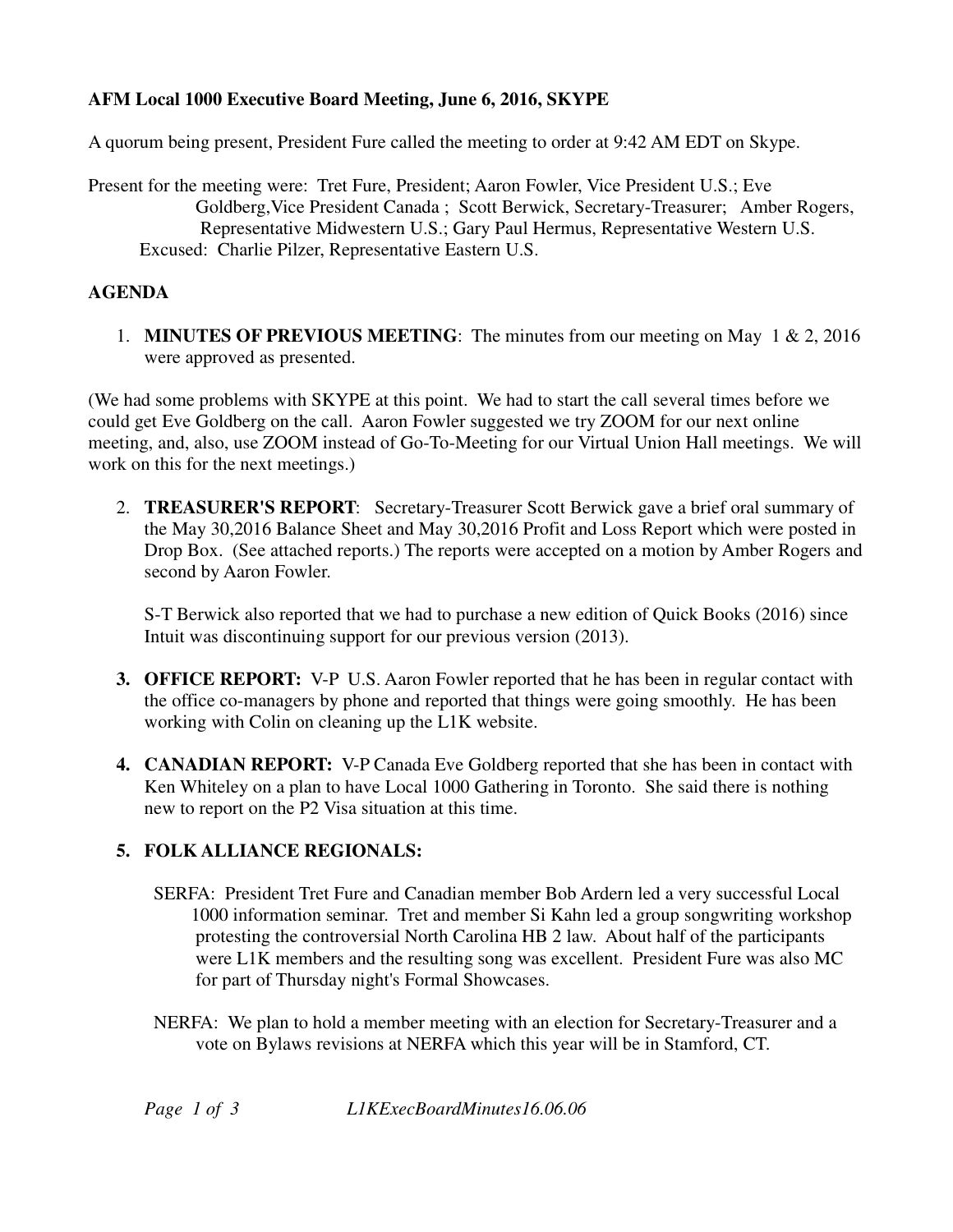- SWRFA: Western Rep Gary Paul Hermus is organizing a Local 1000 presence with V-P U.S. Aaron Fowler and immediate past Western Rep Dan Boling. We plan to buy an ad in the program book.
- **6. LOCAL 1000 BROCHURE:** V-P Canad**a** Eve Goldberg has started work on updating our Local 1000 brochure that we use to recruit members. Our present brochure is quite out of date.

## 7. **RATIFICATION OF CBA's**:

There were no CBA's to be ratified.

### 8. **RATIFICATION OF NEW MEMBERS**:

 There were no new members to be ratified. There is still a question with Lexie Jelilyan from the last meeting.

- 9. **NEW DEAL:** S-T Berwick reported that the next New Deal will be mostly Bylaws changes, a remembrance for Brother James Durst, and Secretary-Treasurer nominee for election to the Executive Board.
- **10. WEBSITE:** V-P Canada Eve Goldberg and Midwest Rep Amber Rogers have started work with Office Co-manager Colin Dean to clean up and update our website. We decided to drop the In Memorium section since it was out of date and since we cover that in the New Deal and New Deal back issues are available online. Eve and Amber recommended changing some of the menus and drop-downs to improve the site. The executive board approved contacting Dana Whittle to inquire about the upgrades needed.
- **11. FAIR TRADE MUSIC:** Discussion postponed to next Exec Bd meeting.
- **12. BANJO RAFFLE:** Tickets have been printed. Tickets will be tracked by the Local 1000 office.
- **13. LIFE MEMBERSHIPS:** This issue is tabled for the near future.

# **14. NEXT MEETINGS:**

### **Executive Board Meeting**: TBD

 **Membership Meeting:** November 10, 2016 at NERFA, Crown Plaza Stamford Hotel, Stamford, CT.

(In light of the problems we had with Skype today, V-P U.S. Aaron Fowler will be sending each exec board member a ZOOM invitation immediately after this meeting to see if ZOOM will work better than Skype for Exec Bd meetings in the future.)

*Page 2 of 3 L1KExecBoardMinutes16.06.06*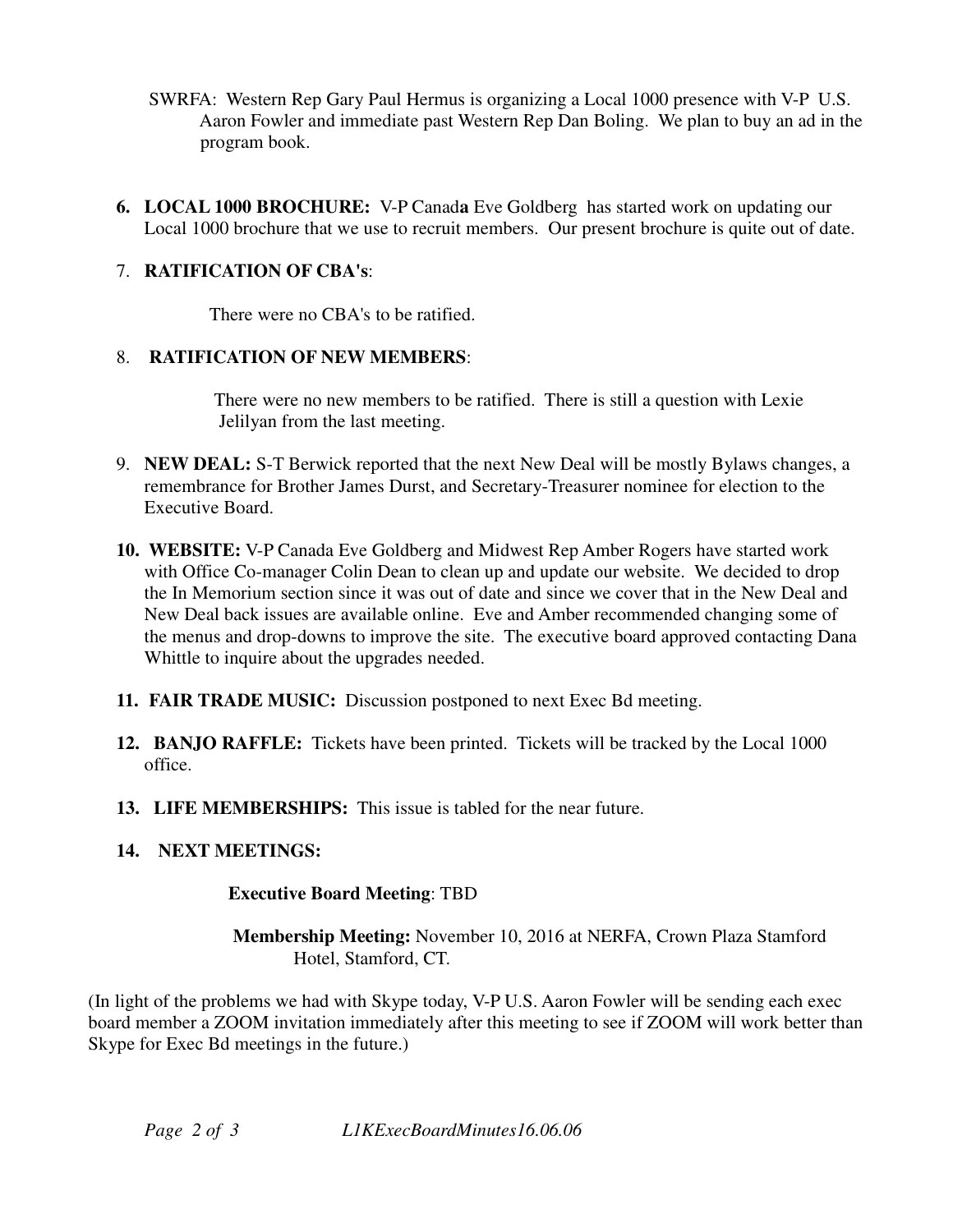# 15. **ADJOURNMENT:** The meeting was adjourned at 10:50 AM EDT on a motion by Amber Rogers.

Respectfully submitted,

*Scott Berwick*, Secretary-Treasurer

**Attachments:** Treasurer's Reports: 2016.05.30BalanceSheetVSPrevYear.pdf 2016.05.30YTDProfit&LossVsPrevYear.pdf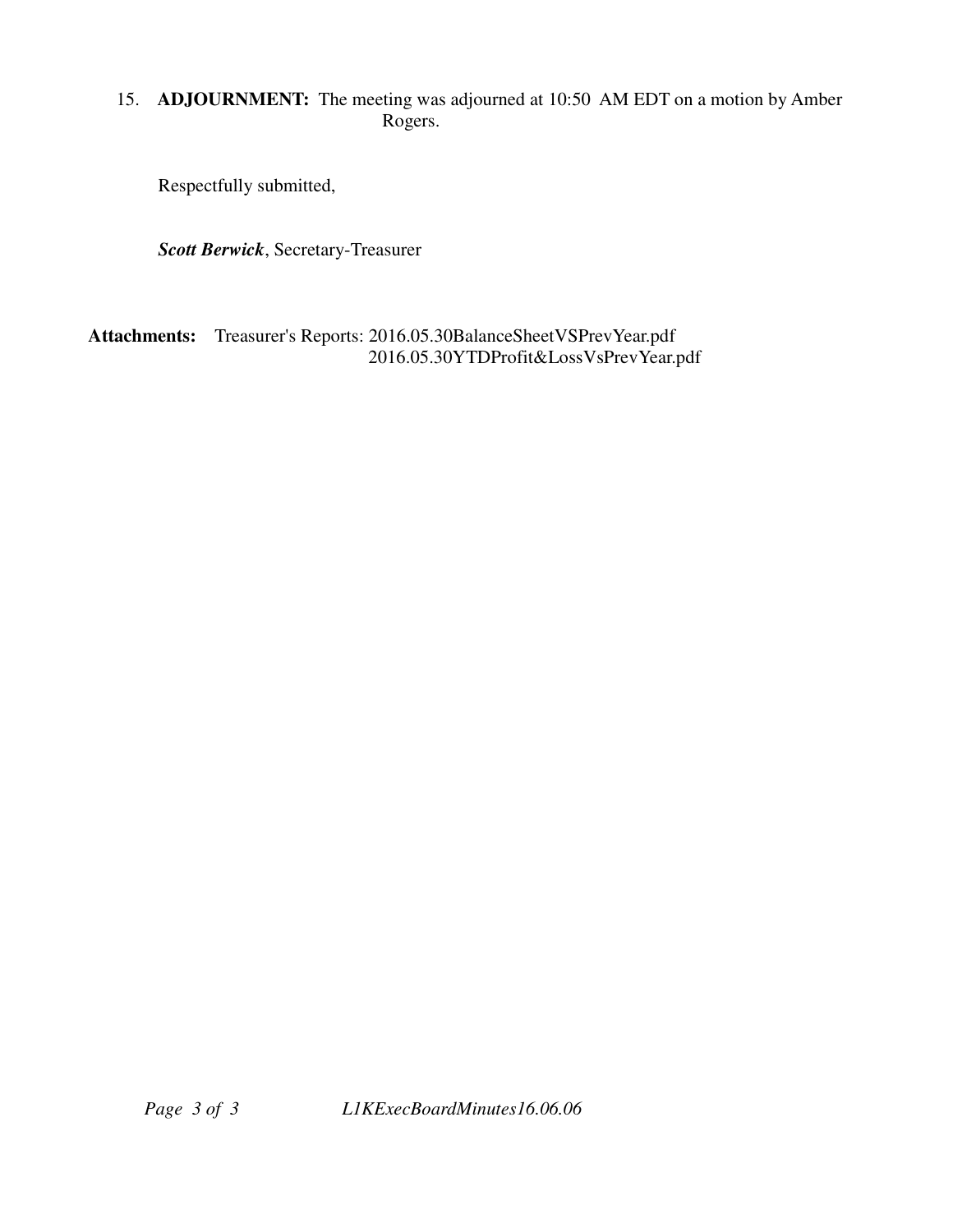## 9:53 AM Local 1000 06/06/16 Balance Sheet Prev Year Comparison Accrual Basis **Accrual Basis** As of May 30, 2016

|                                                                                                                                   | May 30, 16                             | May 30, 15                                 | \$ Change                                            | % Change                                     |
|-----------------------------------------------------------------------------------------------------------------------------------|----------------------------------------|--------------------------------------------|------------------------------------------------------|----------------------------------------------|
| <b>ASSETS</b>                                                                                                                     |                                        |                                            |                                                      |                                              |
| <b>Current Assets</b><br><b>Checking/Savings</b><br>$1000 \cdot$ Cash                                                             |                                        |                                            |                                                      |                                              |
| 1010 · Amalgamated Bank - primary<br>1015 · Amalgamated Savings ERF<br>1020 Greenfield Savings<br>1025 · Petty Cash               | 1,936.88<br>703.48<br>377.02<br>100.00 | 3,599.46<br>1.541.83<br>2,280.86<br>300.00 | $-1.662.58$<br>$-838.35$<br>$-1,903.84$<br>$-200.00$ | $-46.2%$<br>$-54.4%$<br>$-83.5%$<br>$-66.7%$ |
| Total 1000 Cash                                                                                                                   | 3,117.38                               | 7,722.15                                   | $-4,604.77$                                          | $-59.6%$                                     |
| <b>Total Checking/Savings</b>                                                                                                     | 3,117.38                               | 7,722.15                                   | $-4,604.77$                                          | -59.6%                                       |
| <b>Accounts Receivable</b><br>3400 Accounts Receivable<br>3405 · Loans Receivable                                                 | 7,321.78<br>0.00                       | 13,125.38<br>7,694.00                      | $-5,803.60$<br>$-7,694.00$                           | $-44.2%$<br>$-100.0%$                        |
| <b>Total Accounts Receivable</b>                                                                                                  | 7,321.78                               | 20,819.38                                  | $-13,497.60$                                         | $-64.8%$                                     |
| <b>Other Current Assets</b><br>1900 Undeposited Funds                                                                             | 80.92                                  | 693.50                                     | $-612.58$                                            | $-88.3%$                                     |
| <b>Total Other Current Assets</b>                                                                                                 | 80.92                                  | 693.50                                     | $-612.58$                                            | $-88.3%$                                     |
| <b>Total Current Assets</b>                                                                                                       | 10,520.08                              | 29,235.03                                  | $-18,714.95$                                         | $-64.0%$                                     |
| <b>Other Assets</b><br>3000 Other Assets<br>3410 Loans Receivable                                                                 | 6.254.50                               | 750.00                                     | 5,504.50                                             | 733.9%                                       |
| Total 3000 Other Assets                                                                                                           | 6,254.50                               | 750.00                                     | 5,504.50                                             | 733.9%                                       |
| <b>Total Other Assets</b>                                                                                                         | 6,254.50                               | 750.00                                     | 5,504.50                                             | 733.9%                                       |
| <b>TOTAL ASSETS</b>                                                                                                               | 16,774.58                              | 29,985.03                                  | $-13,210.45$                                         | $-44.1%$                                     |
| <b>LIABILITIES &amp; EQUITY</b><br><b>Liabilities</b><br><b>Current Liabilities</b><br><b>Accounts Payable</b>                    |                                        |                                            |                                                      |                                              |
| 3550 · Accounts Payable                                                                                                           | 2,414.50                               | 1,000.00                                   | 1,414.50                                             | 141.5%                                       |
| <b>Total Accounts Payable</b>                                                                                                     | 2,414.50                               | 1,000.00                                   | 1,414.50                                             | 141.5%                                       |
| <b>Credit Cards</b><br>3555 AmEx                                                                                                  | 2,239.17                               | 0.00                                       | 2,239.17                                             | 100.0%                                       |
| <b>Total Credit Cards</b>                                                                                                         | 2,239.17                               | 0.00                                       | 2,239.17                                             | 100.0%                                       |
| <b>Other Current Liabilities</b><br>3500 Other Liabilities<br>3515 · TEMPO-AFM Legislative Actn Fnd<br>3530 · Payroll Liabilities | 0.00<br>1,736.65                       | 43.00<br>1,630.25                          | $-43.00$<br>106.40                                   | $-100.0%$<br>6.5%                            |
| Total 3500 . Other Liabilities                                                                                                    | 1,736.65                               | 1,673.25                                   | 63.40                                                | 3.8%                                         |
| <b>Total Other Current Liabilities</b>                                                                                            | 1,736.65                               | 1,673.25                                   | 63.40                                                | 3.8%                                         |
| <b>Total Current Liabilities</b>                                                                                                  | 6,390.32                               | 2,673.25                                   | 3,717.07                                             | 139.1%                                       |
| <b>Total Liabilities</b>                                                                                                          | 6,390.32                               | 2,673.25                                   | 3,717.07                                             | 139.1%                                       |
| Equity<br>4005 · Retained Earnings<br>Net Income                                                                                  | 19,280.93<br>$-8,896.67$               | 20,593.00<br>6,718.78                      | $-1,312.07$<br>$-15,615.45$                          | -6.4%<br>$-232.4%$                           |
| <b>Total Equity</b>                                                                                                               |                                        |                                            |                                                      |                                              |
|                                                                                                                                   | 10,384.26                              | 27,311.78                                  | $-16,927.52$                                         | $-62.0%$                                     |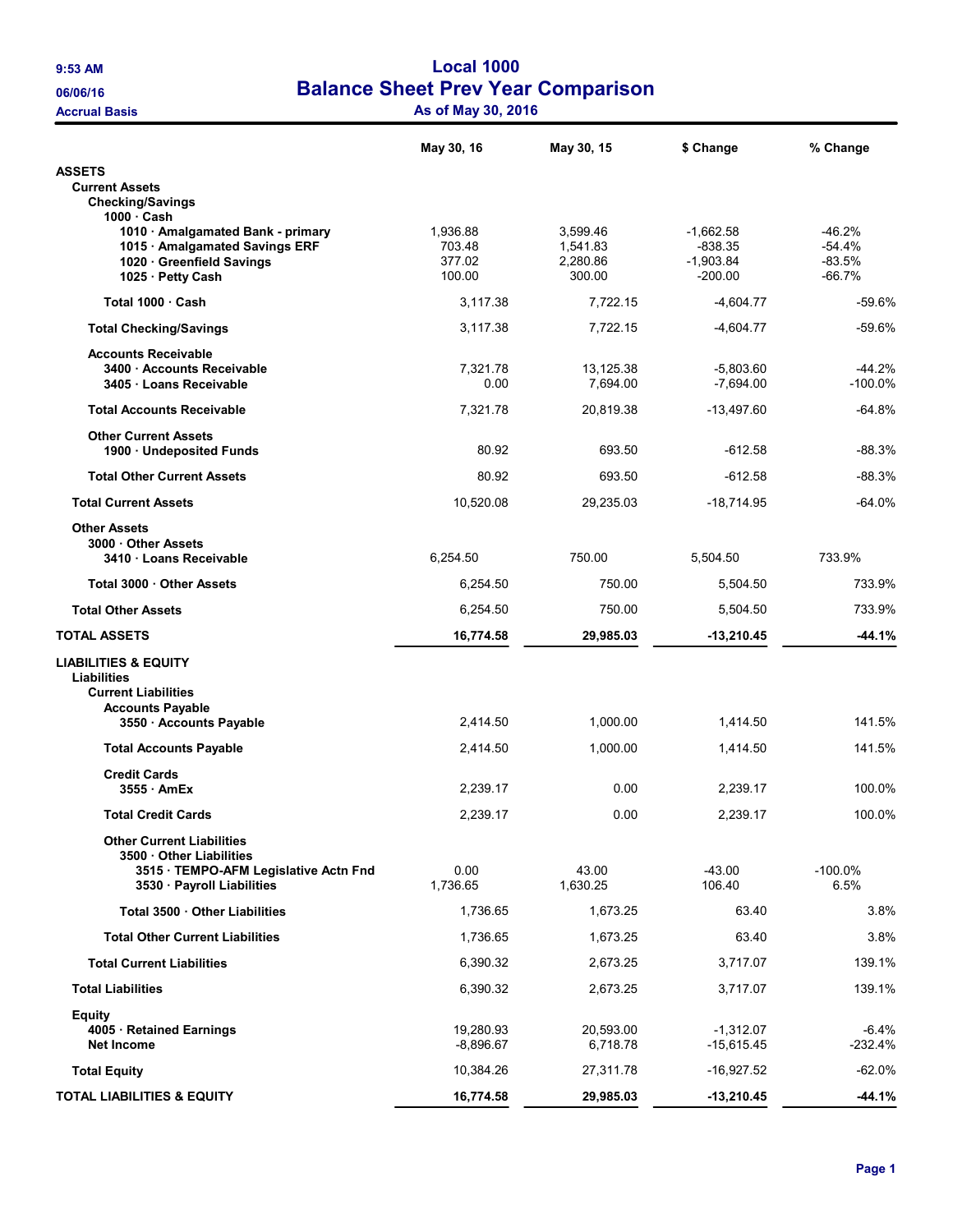#### 9:29 AM Local 1000 06/06/16 **Profit & Loss Prev Year Comparison**

Accrual Basis January 1 through May 30, 2016

|                                                                                                                                                                                                                                        | Jan 1 - May 30, 16                                                     | Jan 1 - May 30, 15                                                         | \$ Change                                                                      | % Change                                                                         |
|----------------------------------------------------------------------------------------------------------------------------------------------------------------------------------------------------------------------------------------|------------------------------------------------------------------------|----------------------------------------------------------------------------|--------------------------------------------------------------------------------|----------------------------------------------------------------------------------|
| <b>Ordinary Income/Expense</b><br>Income                                                                                                                                                                                               |                                                                        |                                                                            |                                                                                |                                                                                  |
| 5000 · Membership Dues & Assesmnt<br>5010 · Annual Dues                                                                                                                                                                                | 38,566.08                                                              | 39,916.13                                                                  | $-1,350.05$                                                                    | $-3.4%$                                                                          |
| 5020 · Quarterly Dues<br>5025 · Work Dues<br>5030 · Initiation Fee                                                                                                                                                                     | 5,527.00<br>7,814.76<br>1,170.00                                       | 6,707.50<br>7,167.17<br>535.00                                             | $-1,180.50$<br>647.59<br>635.00                                                | $-17.6%$<br>9.0%<br>118.7%                                                       |
| 5035 · Re-Instatement Fees<br>5040 · Work Dues Equiv Donation                                                                                                                                                                          | 100.00<br>939.06                                                       | 100.00<br>1,006.60                                                         | 0.00<br>$-67.54$                                                               | 0.0%<br>$-6.7%$                                                                  |
| 5045 · Individual Donations<br>5047-2 · Banjo (Fundraiser) Pete Seeger<br>5045 · Individual Donations - Other                                                                                                                          | 750.00<br>130.00                                                       | 0.00<br>0.00                                                               | 750.00<br>130.00                                                               | 100.0%<br>100.0%                                                                 |
| Total 5045 · Individual Donations                                                                                                                                                                                                      | 880.00                                                                 | 0.00                                                                       | 880.00                                                                         | 100.0%                                                                           |
| 5050 · Joe Hill Educational Fund<br>5055 · ERF contributions<br>5060 · Member Retreat Reg                                                                                                                                              | 298.00<br>359.75<br>7,495.00                                           | 573.00<br>217.99<br>4,190.00                                               | $-275.00$<br>141.76<br>3,305.00                                                | $-48.0%$<br>65.0%<br>78.9%                                                       |
| Total 5000 · Membership Dues & Assesmnt                                                                                                                                                                                                | 63,149.65                                                              | 60,413.39                                                                  | 2,736.26                                                                       | 4.5%                                                                             |
| <b>Total Income</b>                                                                                                                                                                                                                    | 63,149.65                                                              | 60,413.39                                                                  | 2,736.26                                                                       | 4.5%                                                                             |
| <b>Gross Profit</b>                                                                                                                                                                                                                    | 63,149.65                                                              | 60,413.39                                                                  | 2,736.26                                                                       | 4.5%                                                                             |
| <b>Expense</b><br>5999 · Refund of Dues Payment<br>6000 · Payroll and Allowances<br>6005 · Payroll Expenses                                                                                                                            | 161.50                                                                 | 0.00                                                                       | 161.50                                                                         | 100.0%                                                                           |
| 6006 · Salaries<br>6005 · Payroll Expenses - Other                                                                                                                                                                                     | 14.107.46<br>1.361.63                                                  | 14,639.45<br>368.00                                                        | $-531.99$<br>993.63                                                            | $-3.6%$<br>270.0%                                                                |
| Total 6005 · Payroll Expenses                                                                                                                                                                                                          | 15,469.09                                                              | 15,007.45                                                                  | 461.64                                                                         | 3.1%                                                                             |
| Total 6000 · Payroll and Allowances                                                                                                                                                                                                    | 15.469.09                                                              | 15.007.45                                                                  | 461.64                                                                         | 3.1%                                                                             |
| 6100 · Payroll Taxes<br>6105 · Employer Payroll Taxes<br>6100 · Payroll Taxes - Other                                                                                                                                                  | 1,937.17<br>84.00                                                      | 1.661.48<br>0.00                                                           | 275.69<br>84.00                                                                | 16.6%<br>100.0%                                                                  |
| Total 6100 · Payroll Taxes                                                                                                                                                                                                             | 2,021.17                                                               | 1,661.48                                                                   | 359.69                                                                         | 21.7%                                                                            |
| 6200 · Employee Benefits<br>6210 · Pension                                                                                                                                                                                             | 1,686.27                                                               | 1,765.09                                                                   | $-78.82$                                                                       | $-4.5%$                                                                          |
| Total 6200 · Employee Benefits                                                                                                                                                                                                         | 1,686.27                                                               | 1,765.09                                                                   | $-78.82$                                                                       | $-4.5%$                                                                          |
| 6300 · Occupancy<br>$6305 \cdot$ Rent                                                                                                                                                                                                  | 3,000.00                                                               | 2,500.00                                                                   | 500.00                                                                         | 20.0%                                                                            |
| Total 6300 · Occupancy                                                                                                                                                                                                                 | 3,000.00                                                               | 2,500.00                                                                   | 500.00                                                                         | 20.0%                                                                            |
| 6400 · Telecommunications<br>6405 · Telephone                                                                                                                                                                                          | 645.61                                                                 | 453.93                                                                     | 191.68                                                                         | 42.2%                                                                            |
| Total 6400 · Telecommunications                                                                                                                                                                                                        | 645.61                                                                 | 453.93                                                                     | 191.68                                                                         | 42.2%                                                                            |
| 6500 · Printing<br>6520 · Utah Philips Award Plaque<br>6525 · Newsletter                                                                                                                                                               | 0.00                                                                   | 118.29                                                                     | $-118.29$                                                                      | $-100.0%$                                                                        |
| 6340 · Mailing Services<br>6530 · Design Newsletter<br>6535 · Printing Newsletter                                                                                                                                                      | 314.75<br>300.00<br>1,144.00                                           | 314.75<br>0.00<br>1,045.00                                                 | 0.00<br>300.00<br>99.00                                                        | 0.0%<br>100.0%<br>9.5%                                                           |
| Total 6525 · Newsletter                                                                                                                                                                                                                | 1,758.75                                                               | 1,359.75                                                                   | 399.00                                                                         | 29.3%                                                                            |
| Total 6500 · Printing                                                                                                                                                                                                                  | 1,758.75                                                               | 1,478.04                                                                   | 280.71                                                                         | 19.0%                                                                            |
| 6600 · Postage & Shipping<br>6605 · Postage<br>6610 · Shipping                                                                                                                                                                         | 1,077.05<br>47.70                                                      | 926.40<br>73.55                                                            | 150.65<br>$-25.85$                                                             | 16.3%<br>$-35.2%$                                                                |
| Total 6600 · Postage & Shipping                                                                                                                                                                                                        | 1.124.75                                                               | 999.95                                                                     | 124.80                                                                         | 12.5%                                                                            |
| 6700 Office<br>6710 Office Supplies<br>6720 · Bank Charges                                                                                                                                                                             | 108.61                                                                 | 223.64                                                                     | $-115.03$                                                                      | $-51.4%$                                                                         |
| 6725 · Bank Service Charge<br>6726 · Bank Svc Charge Foreign<br>6727 · CAD to USD (exchange rate)<br>6720 · Bank Charges - Other                                                                                                       | 10.39<br>20.00<br>28.08<br>0.00                                        | $-37.49$<br>25.00<br>147.17<br>20.06                                       | 47.88<br>$-5.00$<br>$-119.09$<br>$-20.06$                                      | 127.7%<br>$-20.0%$<br>$-80.9%$<br>$-100.0%$                                      |
| Total 6720 · Bank Charges                                                                                                                                                                                                              | 58.47                                                                  | 154.74                                                                     | $-96.27$                                                                       | $-62.2%$                                                                         |
| $6740 \cdot$ Paypal fees<br>$6745 \cdot$ Stripe fees<br>$6750 \cdot$ Square fees<br>6760 · Credit Card Interest/Fees<br>6770 · Dues and Subscriptions<br>6780 · Taxes - Sales Tax<br>6785 · Taxes - Tax Fee<br>6790 · Office Other Exp | 1,224.52<br>19.99<br>6.88<br>59.63<br>0.00<br>133.70<br>0.00<br>200.00 | 1,001.81<br>0.00<br>12.34<br>$-20.06$<br>250.00<br>127.21<br>90.24<br>0.00 | 222.71<br>19.99<br>$-5.46$<br>79.69<br>$-250.00$<br>6.49<br>$-90.24$<br>200.00 | 22.2%<br>100.0%<br>$-44.3%$<br>397.3%<br>$-100.0\%$<br>5.1%<br>-100.0%<br>100.0% |